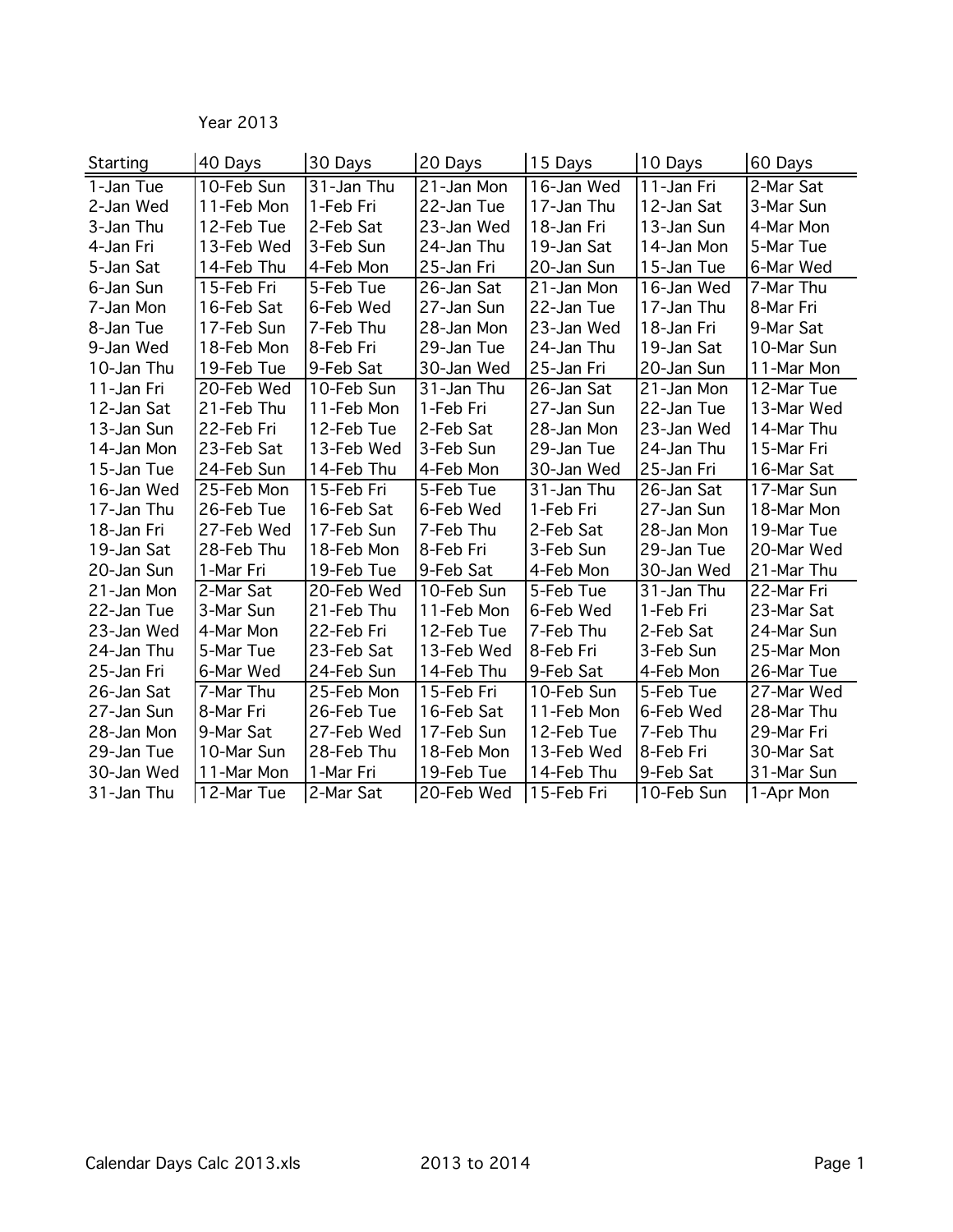| <b>Starting</b> | 40 Days    | 30 Days                 | 20 Days    | 15 Days    | 10 Days    | 60 Days    |
|-----------------|------------|-------------------------|------------|------------|------------|------------|
| 1-Feb Fri       | 13-Mar Wed | $\overline{3}$ -Mar Sun | 21-Feb Thu | 16-Feb Sat | 11-Feb Mon | 2-Apr Tue  |
| 2-Feb Sat       | 14-Mar Thu | 4-Mar Mon               | 22-Feb Fri | 17-Feb Sun | 12-Feb Tue | 3-Apr Wed  |
| 3-Feb Sun       | 15-Mar Fri | 5-Mar Tue               | 23-Feb Sat | 18-Feb Mon | 13-Feb Wed | 4-Apr Thu  |
| 4-Feb Mon       | 16-Mar Sat | 6-Mar Wed               | 24-Feb Sun | 19-Feb Tue | 14-Feb Thu | 5-Apr Fri  |
| 5-Feb Tue       | 17-Mar Sun | 7-Mar Thu               | 25-Feb Mon | 20-Feb Wed | 15-Feb Fri | 6-Apr Sat  |
| 6-Feb Wed       | 18-Mar Mon | 8-Mar Fri               | 26-Feb Tue | 21-Feb Thu | 16-Feb Sat | 7-Apr Sun  |
| 7-Feb Thu       | 19-Mar Tue | 9-Mar Sat               | 27-Feb Wed | 22-Feb Fri | 17-Feb Sun | 8-Apr Mon  |
| 8-Feb Fri       | 20-Mar Wed | 10-Mar Sun              | 28-Feb Thu | 23-Feb Sat | 18-Feb Mon | 9-Apr Tue  |
| 9-Feb Sat       | 21-Mar Thu | 11-Mar Mon              | 1-Mar Fri  | 24-Feb Sun | 19-Feb Tue | 10-Apr Wed |
| 10-Feb Sun      | 22-Mar Fri | 12-Mar Tue              | 2-Mar Sat  | 25-Feb Mon | 20-Feb Wed | 11-Apr Thu |
| 11-Feb Mon      | 23-Mar Sat | 13-Mar Wed              | 3-Mar Sun  | 26-Feb Tue | 21-Feb Thu | 12-Apr Fri |
| 12-Feb Tue      | 24-Mar Sun | 14-Mar Thu              | 4-Mar Mon  | 27-Feb Wed | 22-Feb Fri | 13-Apr Sat |
| 13-Feb Wed      | 25-Mar Mon | 15-Mar Fri              | 5-Mar Tue  | 28-Feb Thu | 23-Feb Sat | 14-Apr Sun |
| 14-Feb Thu      | 26-Mar Tue | 16-Mar Sat              | 6-Mar Wed  | 1-Mar Fri  | 24-Feb Sun | 15-Apr Mon |
| 15-Feb Fri      | 27-Mar Wed | 17-Mar Sun              | 7-Mar Thu  | 2-Mar Sat  | 25-Feb Mon | 16-Apr Tue |
| 16-Feb Sat      | 28-Mar Thu | 18-Mar Mon              | 8-Mar Fri  | 3-Mar Sun  | 26-Feb Tue | 17-Apr Wed |
| 17-Feb Sun      | 29-Mar Fri | 19-Mar Tue              | 9-Mar Sat  | 4-Mar Mon  | 27-Feb Wed | 18-Apr Thu |
| 18-Feb Mon      | 30-Mar Sat | 20-Mar Wed              | 10-Mar Sun | 5-Mar Tue  | 28-Feb Thu | 19-Apr Fri |
| 19-Feb Tue      | 31-Mar Sun | 21-Mar Thu              | 11-Mar Mon | 6-Mar Wed  | 1-Mar Fri  | 20-Apr Sat |
| 20-Feb Wed      | 1-Apr Mon  | 22-Mar Fri              | 12-Mar Tue | 7-Mar Thu  | 2-Mar Sat  | 21-Apr Sun |
| 21-Feb Thu      | 2-Apr Tue  | 23-Mar Sat              | 13-Mar Wed | 8-Mar Fri  | 3-Mar Sun  | 22-Apr Mon |
| 22-Feb Fri      | 3-Apr Wed  | 24-Mar Sun              | 14-Mar Thu | 9-Mar Sat  | 4-Mar Mon  | 23-Apr Tue |
| 23-Feb Sat      | 4-Apr Thu  | 25-Mar Mon              | 15-Mar Fri | 10-Mar Sun | 5-Mar Tue  | 24-Apr Wed |
| 24-Feb Sun      | 5-Apr Fri  | 26-Mar Tue              | 16-Mar Sat | 11-Mar Mon | 6-Mar Wed  | 25-Apr Thu |
| 25-Feb Mon      | 6-Apr Sat  | 27-Mar Wed              | 17-Mar Sun | 12-Mar Tue | 7-Mar Thu  | 26-Apr Fri |
| 26-Feb Tue      | 7-Apr Sun  | 28-Mar Thu              | 18-Mar Mon | 13-Mar Wed | 8-Mar Fri  | 27-Apr Sat |
| 27-Feb Wed      | 8-Apr Mon  | 29-Mar Fri              | 19-Mar Tue | 14-Mar Thu | 9-Mar Sat  | 28-Apr Sun |
| 28-Feb Thu      | 9-Apr Tue  | 30-Mar Sat              | 20-Mar Wed | 15-Mar Fri | 10-Mar Sun | 29-Apr Mon |
|                 |            |                         |            |            |            |            |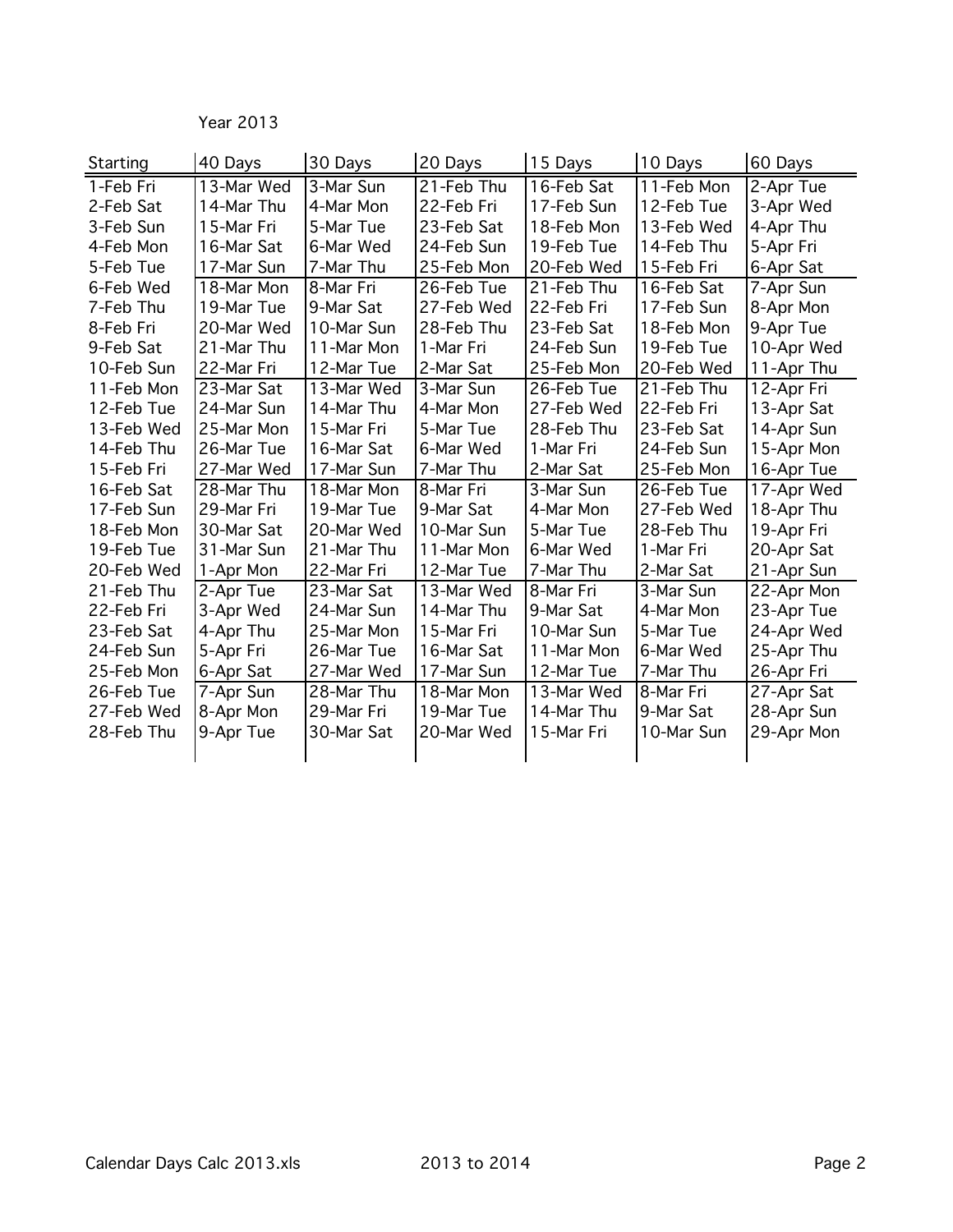| <b>Starting</b> | 40 Days    | 30 Days    | 20 Days    | 15 Days    | 10 Days    | 60 Days    |
|-----------------|------------|------------|------------|------------|------------|------------|
| 1-Mar Fri       | 10-Apr Wed | 31-Mar Sun | 21-Mar Thu | 16-Mar Sat | 11-Mar Mon | 30-Apr Tue |
| 2-Mar Sat       | 11-Apr Thu | 1-Apr Mon  | 22-Mar Fri | 17-Mar Sun | 12-Mar Tue | 1-May Wed  |
| 3-Mar Sun       | 12-Apr Fri | 2-Apr Tue  | 23-Mar Sat | 18-Mar Mon | 13-Mar Wed | 2-May Thu  |
| 4-Mar Mon       | 13-Apr Sat | 3-Apr Wed  | 24-Mar Sun | 19-Mar Tue | 14-Mar Thu | 3-May Fri  |
| 5-Mar Tue       | 14-Apr Sun | 4-Apr Thu  | 25-Mar Mon | 20-Mar Wed | 15-Mar Fri | 4-May Sat  |
| 6-Mar Wed       | 15-Apr Mon | 5-Apr Fri  | 26-Mar Tue | 21-Mar Thu | 16-Mar Sat | 5-May Sun  |
| 7-Mar Thu       | 16-Apr Tue | 6-Apr Sat  | 27-Mar Wed | 22-Mar Fri | 17-Mar Sun | 6-May Mon  |
| 8-Mar Fri       | 17-Apr Wed | 7-Apr Sun  | 28-Mar Thu | 23-Mar Sat | 18-Mar Mon | 7-May Tue  |
| 9-Mar Sat       | 18-Apr Thu | 8-Apr Mon  | 29-Mar Fri | 24-Mar Sun | 19-Mar Tue | 8-May Wed  |
| 10-Mar Sun      | 19-Apr Fri | 9-Apr Tue  | 30-Mar Sat | 25-Mar Mon | 20-Mar Wed | 9-May Thu  |
| 11-Mar Mon      | 20-Apr Sat | 10-Apr Wed | 31-Mar Sun | 26-Mar Tue | 21-Mar Thu | 10-May Fri |
| 12-Mar Tue      | 21-Apr Sun | 11-Apr Thu | 1-Apr Mon  | 27-Mar Wed | 22-Mar Fri | 11-May Sat |
| 13-Mar Wed      | 22-Apr Mon | 12-Apr Fri | 2-Apr Tue  | 28-Mar Thu | 23-Mar Sat | 12-May Sun |
| 14-Mar Thu      | 23-Apr Tue | 13-Apr Sat | 3-Apr Wed  | 29-Mar Fri | 24-Mar Sun | 13-May Mon |
| 15-Mar Fri      | 24-Apr Wed | 14-Apr Sun | 4-Apr Thu  | 30-Mar Sat | 25-Mar Mon | 14-May Tue |
| 16-Mar Sat      | 25-Apr Thu | 15-Apr Mon | 5-Apr Fri  | 31-Mar Sun | 26-Mar Tue | 15-May Wed |
| 17-Mar Sun      | 26-Apr Fri | 16-Apr Tue | 6-Apr Sat  | 1-Apr Mon  | 27-Mar Wed | 16-May Thu |
| 18-Mar Mon      | 27-Apr Sat | 17-Apr Wed | 7-Apr Sun  | 2-Apr Tue  | 28-Mar Thu | 17-May Fri |
| 19-Mar Tue      | 28-Apr Sun | 18-Apr Thu | 8-Apr Mon  | 3-Apr Wed  | 29-Mar Fri | 18-May Sat |
| 20-Mar Wed      | 29-Apr Mon | 19-Apr Fri | 9-Apr Tue  | 4-Apr Thu  | 30-Mar Sat | 19-May Sun |
| 21-Mar Thu      | 30-Apr Tue | 20-Apr Sat | 10-Apr Wed | 5-Apr Fri  | 31-Mar Sun | 20-May Mon |
| 22-Mar Fri      | 1-May Wed  | 21-Apr Sun | 11-Apr Thu | 6-Apr Sat  | 1-Apr Mon  | 21-May Tue |
| 23-Mar Sat      | 2-May Thu  | 22-Apr Mon | 12-Apr Fri | 7-Apr Sun  | 2-Apr Tue  | 22-May Wed |
| 24-Mar Sun      | 3-May Fri  | 23-Apr Tue | 13-Apr Sat | 8-Apr Mon  | 3-Apr Wed  | 23-May Thu |
| 25-Mar Mon      | 4-May Sat  | 24-Apr Wed | 14-Apr Sun | 9-Apr Tue  | 4-Apr Thu  | 24-May Fri |
| 26-Mar Tue      | 5-May Sun  | 25-Apr Thu | 15-Apr Mon | 10-Apr Wed | 5-Apr Fri  | 25-May Sat |
| 27-Mar Wed      | 6-May Mon  | 26-Apr Fri | 16-Apr Tue | 11-Apr Thu | 6-Apr Sat  | 26-May Sun |
| 28-Mar Thu      | 7-May Tue  | 27-Apr Sat | 17-Apr Wed | 12-Apr Fri | 7-Apr Sun  | 27-May Mon |
| 29-Mar Fri      | 8-May Wed  | 28-Apr Sun | 18-Apr Thu | 13-Apr Sat | 8-Apr Mon  | 28-May Tue |
| 30-Mar Sat      | 9-May Thu  | 29-Apr Mon | 19-Apr Fri | 14-Apr Sun | 9-Apr Tue  | 29-May Wed |
| 31-Mar Sun      | 10-May Fri | 30-Apr Tue | 20-Apr Sat | 15-Apr Mon | 10-Apr Wed | 30-May Thu |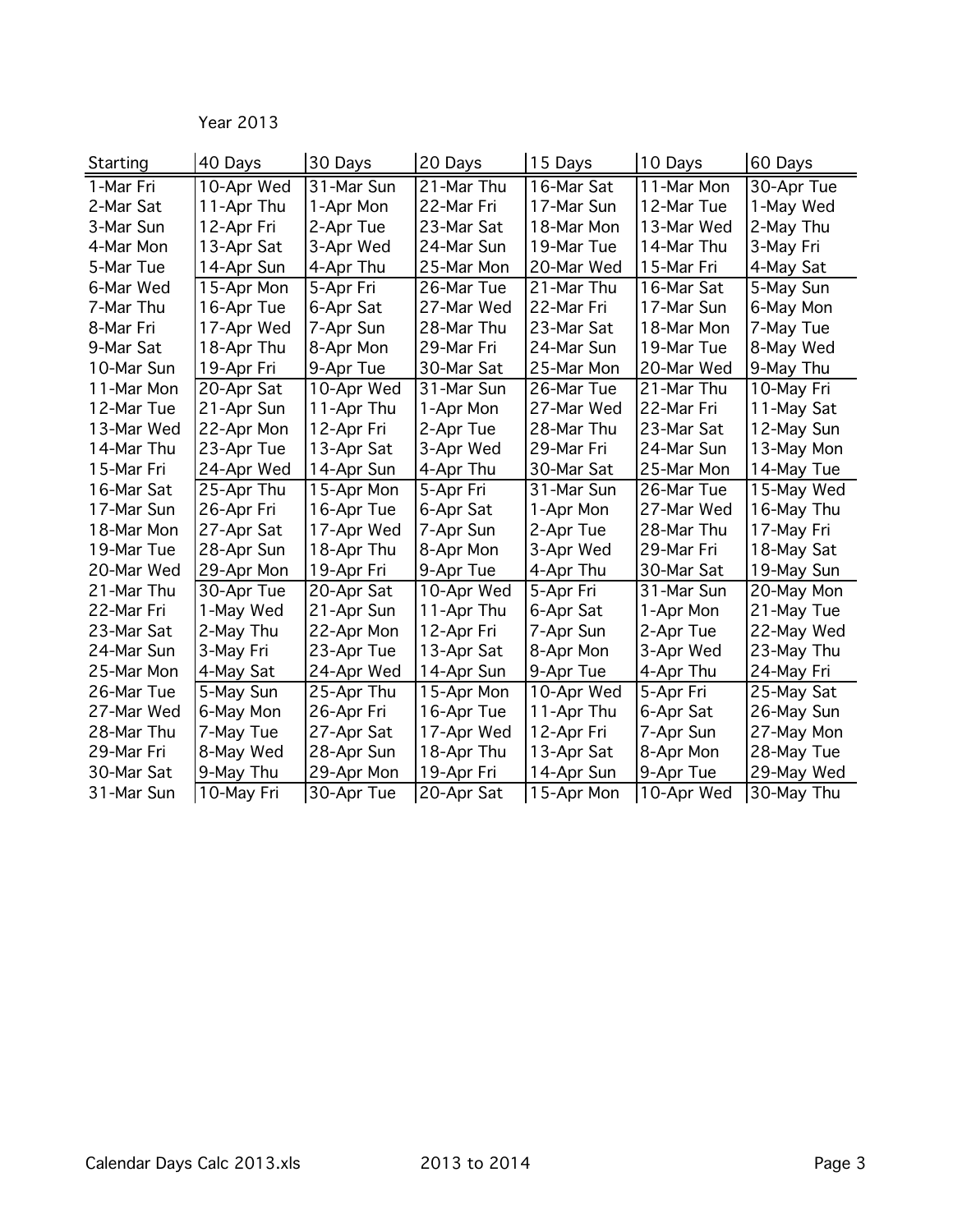Year 2013

| <b>Starting</b> | 40 Days    | 30 Days    | 20 Days    | 15 Days    | 10 Days    | 60 Days    |
|-----------------|------------|------------|------------|------------|------------|------------|
| 1-Apr Mon       | 11-May Sat | 1-May Wed  | 21-Apr Sun | 16-Apr Tue | 11-Apr Thu | 31-May Fri |
| 2-Apr Tue       | 12-May Sun | 2-May Thu  | 22-Apr Mon | 17-Apr Wed | 12-Apr Fri | 1-Jun Sat  |
| 3-Apr Wed       | 13-May Mon | 3-May Fri  | 23-Apr Tue | 18-Apr Thu | 13-Apr Sat | 2-Jun Sun  |
| 4-Apr Thu       | 14-May Tue | 4-May Sat  | 24-Apr Wed | 19-Apr Fri | 14-Apr Sun | 3-Jun Mon  |
| 5-Apr Fri       | 15-May Wed | 5-May Sun  | 25-Apr Thu | 20-Apr Sat | 15-Apr Mon | 4-Jun Tue  |
| 6-Apr Sat       | 16-May Thu | 6-May Mon  | 26-Apr Fri | 21-Apr Sun | 16-Apr Tue | 5-Jun Wed  |
| 7-Apr Sun       | 17-May Fri | 7-May Tue  | 27-Apr Sat | 22-Apr Mon | 17-Apr Wed | 6-Jun Thu  |
| 8-Apr Mon       | 18-May Sat | 8-May Wed  | 28-Apr Sun | 23-Apr Tue | 18-Apr Thu | 7-Jun Fri  |
| 9-Apr Tue       | 19-May Sun | 9-May Thu  | 29-Apr Mon | 24-Apr Wed | 19-Apr Fri | 8-Jun Sat  |
| 10-Apr Wed      | 20-May Mon | 10-May Fri | 30-Apr Tue | 25-Apr Thu | 20-Apr Sat | 9-Jun Sun  |
| 11-Apr Thu      | 21-May Tue | 11-May Sat | 1-May Wed  | 26-Apr Fri | 21-Apr Sun | 10-Jun Mon |
| 12-Apr Fri      | 22-May Wed | 12-May Sun | 2-May Thu  | 27-Apr Sat | 22-Apr Mon | 11-Jun Tue |
| 13-Apr Sat      | 23-May Thu | 13-May Mon | 3-May Fri  | 28-Apr Sun | 23-Apr Tue | 12-Jun Wed |
| 14-Apr Sun      | 24-May Fri | 14-May Tue | 4-May Sat  | 29-Apr Mon | 24-Apr Wed | 13-Jun Thu |
| 15-Apr Mon      | 25-May Sat | 15-May Wed | 5-May Sun  | 30-Apr Tue | 25-Apr Thu | 14-Jun Fri |
| 16-Apr Tue      | 26-May Sun | 16-May Thu | 6-May Mon  | 1-May Wed  | 26-Apr Fri | 15-Jun Sat |
| 17-Apr Wed      | 27-May Mon | 17-May Fri | 7-May Tue  | 2-May Thu  | 27-Apr Sat | 16-Jun Sun |
| 18-Apr Thu      | 28-May Tue | 18-May Sat | 8-May Wed  | 3-May Fri  | 28-Apr Sun | 17-Jun Mon |
| 19-Apr Fri      | 29-May Wed | 19-May Sun | 9-May Thu  | 4-May Sat  | 29-Apr Mon | 18-Jun Tue |
| 20-Apr Sat      | 30-May Thu | 20-May Mon | 10-May Fri | 5-May Sun  | 30-Apr Tue | 19-Jun Wed |
| 21-Apr Sun      | 31-May Fri | 21-May Tue | 11-May Sat | 6-May Mon  | 1-May Wed  | 20-Jun Thu |
| 22-Apr Mon      | 1-Jun Sat  | 22-May Wed | 12-May Sun | 7-May Tue  | 2-May Thu  | 21-Jun Fri |
| 23-Apr Tue      | 2-Jun Sun  | 23-May Thu | 13-May Mon | 8-May Wed  | 3-May Fri  | 22-Jun Sat |
| 24-Apr Wed      | 3-Jun Mon  | 24-May Fri | 14-May Tue | 9-May Thu  | 4-May Sat  | 23-Jun Sun |
| 25-Apr Thu      | 4-Jun Tue  | 25-May Sat | 15-May Wed | 10-May Fri | 5-May Sun  | 24-Jun Mon |
| 26-Apr Fri      | 5-Jun Wed  | 26-May Sun | 16-May Thu | 11-May Sat | 6-May Mon  | 25-Jun Tue |
| 27-Apr Sat      | 6-Jun Thu  | 27-May Mon | 17-May Fri | 12-May Sun | 7-May Tue  | 26-Jun Wed |
| 28-Apr Sun      | 7-Jun Fri  | 28-May Tue | 18-May Sat | 13-May Mon | 8-May Wed  | 27-Jun Thu |
| 29-Apr Mon      | 8-Jun Sat  | 29-May Wed | 19-May Sun | 14-May Tue | 9-May Thu  | 28-Jun Fri |
| 30-Apr Tue      | 9-Jun Sun  | 30-May Thu | 20-May Mon | 15-May Wed | 10-May Fri | 29-Jun Sat |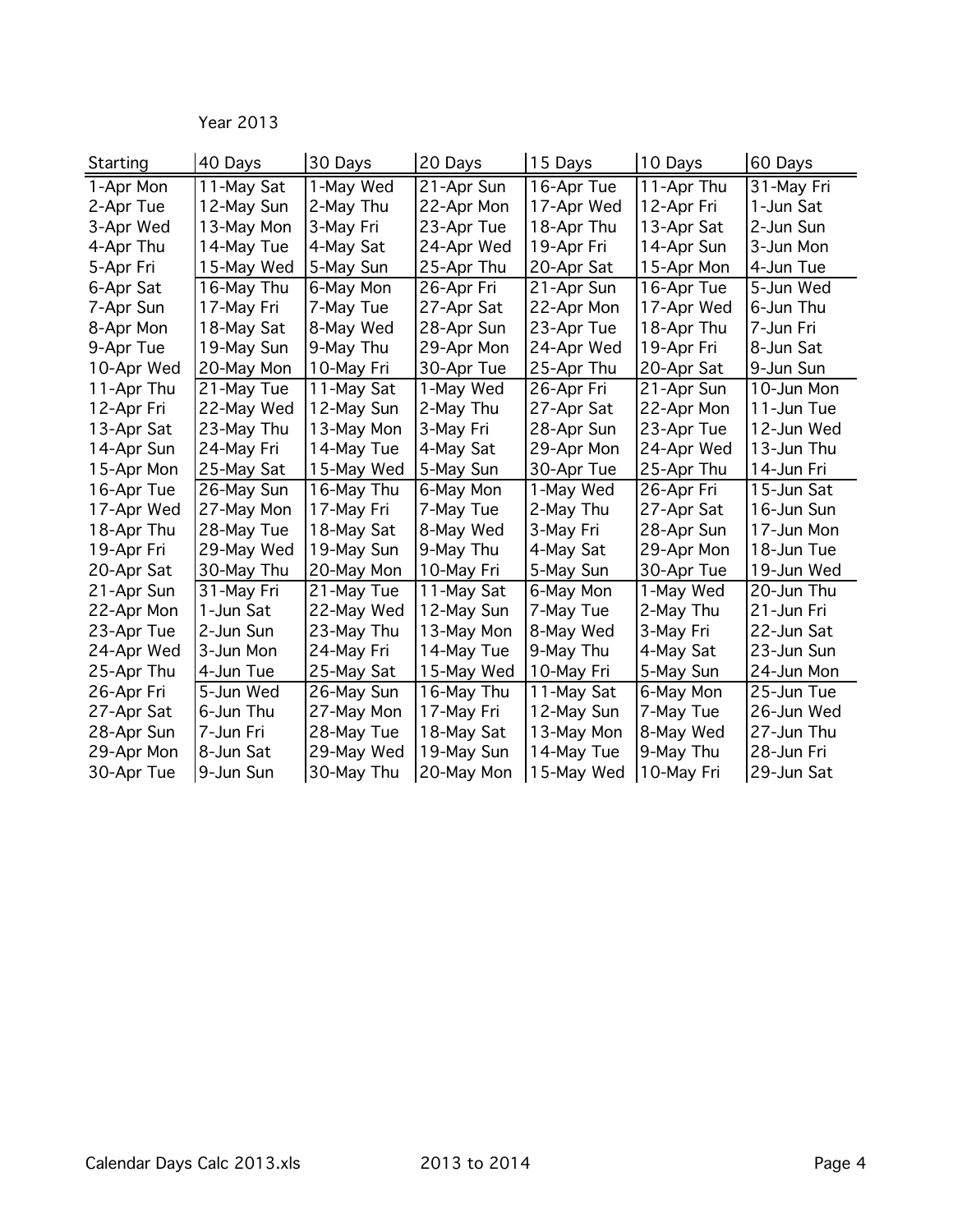| <b>Starting</b> | 40 Days    | 30 Days    | 20 Days    | 15 Days    | 10 Days    | 60 Days    |
|-----------------|------------|------------|------------|------------|------------|------------|
| 1-May Wed       | 10-Jun Mon | 31-May Fri | 21-May Tue | 16-May Thu | 11-May Sat | 30-Jun Sun |
| 2-May Thu       | 11-Jun Tue | 1-Jun Sat  | 22-May Wed | 17-May Fri | 12-May Sun | 1-Jul Mon  |
| 3-May Fri       | 12-Jun Wed | 2-Jun Sun  | 23-May Thu | 18-May Sat | 13-May Mon | 2-Jul Tue  |
| 4-May Sat       | 13-Jun Thu | 3-Jun Mon  | 24-May Fri | 19-May Sun | 14-May Tue | 3-Jul Wed  |
| 5-May Sun       | 14-Jun Fri | 4-Jun Tue  | 25-May Sat | 20-May Mon | 15-May Wed | 4-Jul Thu  |
| 6-May Mon       | 15-Jun Sat | 5-Jun Wed  | 26-May Sun | 21-May Tue | 16-May Thu | 5-Jul Fri  |
| 7-May Tue       | 16-Jun Sun | 6-Jun Thu  | 27-May Mon | 22-May Wed | 17-May Fri | 6-Jul Sat  |
| 8-May Wed       | 17-Jun Mon | 7-Jun Fri  | 28-May Tue | 23-May Thu | 18-May Sat | 7-Jul Sun  |
| 9-May Thu       | 18-Jun Tue | 8-Jun Sat  | 29-May Wed | 24-May Fri | 19-May Sun | 8-Jul Mon  |
| 10-May Fri      | 19-Jun Wed | 9-Jun Sun  | 30-May Thu | 25-May Sat | 20-May Mon | 9-Jul Tue  |
| 11-May Sat      | 20-Jun Thu | 10-Jun Mon | 31-May Fri | 26-May Sun | 21-May Tue | 10-Jul Wed |
| 12-May Sun      | 21-Jun Fri | 11-Jun Tue | 1-Jun Sat  | 27-May Mon | 22-May Wed | 11-Jul Thu |
| 13-May Mon      | 22-Jun Sat | 12-Jun Wed | 2-Jun Sun  | 28-May Tue | 23-May Thu | 12-Jul Fri |
| 14-May Tue      | 23-Jun Sun | 13-Jun Thu | 3-Jun Mon  | 29-May Wed | 24-May Fri | 13-Jul Sat |
| 15-May Wed      | 24-Jun Mon | 14-Jun Fri | 4-Jun Tue  | 30-May Thu | 25-May Sat | 14-Jul Sun |
| 16-May Thu      | 25-Jun Tue | 15-Jun Sat | 5-Jun Wed  | 31-May Fri | 26-May Sun | 15-Jul Mon |
| 17-May Fri      | 26-Jun Wed | 16-Jun Sun | 6-Jun Thu  | 1-Jun Sat  | 27-May Mon | 16-Jul Tue |
| 18-May Sat      | 27-Jun Thu | 17-Jun Mon | 7-Jun Fri  | 2-Jun Sun  | 28-May Tue | 17-Jul Wed |
| 19-May Sun      | 28-Jun Fri | 18-Jun Tue | 8-Jun Sat  | 3-Jun Mon  | 29-May Wed | 18-Jul Thu |
| 20-May Mon      | 29-Jun Sat | 19-Jun Wed | 9-Jun Sun  | 4-Jun Tue  | 30-May Thu | 19-Jul Fri |
| 21-May Tue      | 30-Jun Sun | 20-Jun Thu | 10-Jun Mon | 5-Jun Wed  | 31-May Fri | 20-Jul Sat |
| 22-May Wed      | 1-Jul Mon  | 21-Jun Fri | 11-Jun Tue | 6-Jun Thu  | 1-Jun Sat  | 21-Jul Sun |
| 23-May Thu      | 2-Jul Tue  | 22-Jun Sat | 12-Jun Wed | 7-Jun Fri  | 2-Jun Sun  | 22-Jul Mon |
| 24-May Fri      | 3-Jul Wed  | 23-Jun Sun | 13-Jun Thu | 8-Jun Sat  | 3-Jun Mon  | 23-Jul Tue |
| 25-May Sat      | 4-Jul Thu  | 24-Jun Mon | 14-Jun Fri | 9-Jun Sun  | 4-Jun Tue  | 24-Jul Wed |
| 26-May Sun      | 5-Jul Fri  | 25-Jun Tue | 15-Jun Sat | 10-Jun Mon | 5-Jun Wed  | 25-Jul Thu |
| 27-May Mon      | 6-Jul Sat  | 26-Jun Wed | 16-Jun Sun | 11-Jun Tue | 6-Jun Thu  | 26-Jul Fri |
| 28-May Tue      | 7-Jul Sun  | 27-Jun Thu | 17-Jun Mon | 12-Jun Wed | 7-Jun Fri  | 27-Jul Sat |
| 29-May Wed      | 8-Jul Mon  | 28-Jun Fri | 18-Jun Tue | 13-Jun Thu | 8-Jun Sat  | 28-Jul Sun |
| 30-May Thu      | 9-Jul Tue  | 29-Jun Sat | 19-Jun Wed | 14-Jun Fri | 9-Jun Sun  | 29-Jul Mon |
| 31-May Fri      | 10-Jul Wed | 30-Jun Sun | 20-Jun Thu | 15-Jun Sat | 10-Jun Mon | 30-Jul Tue |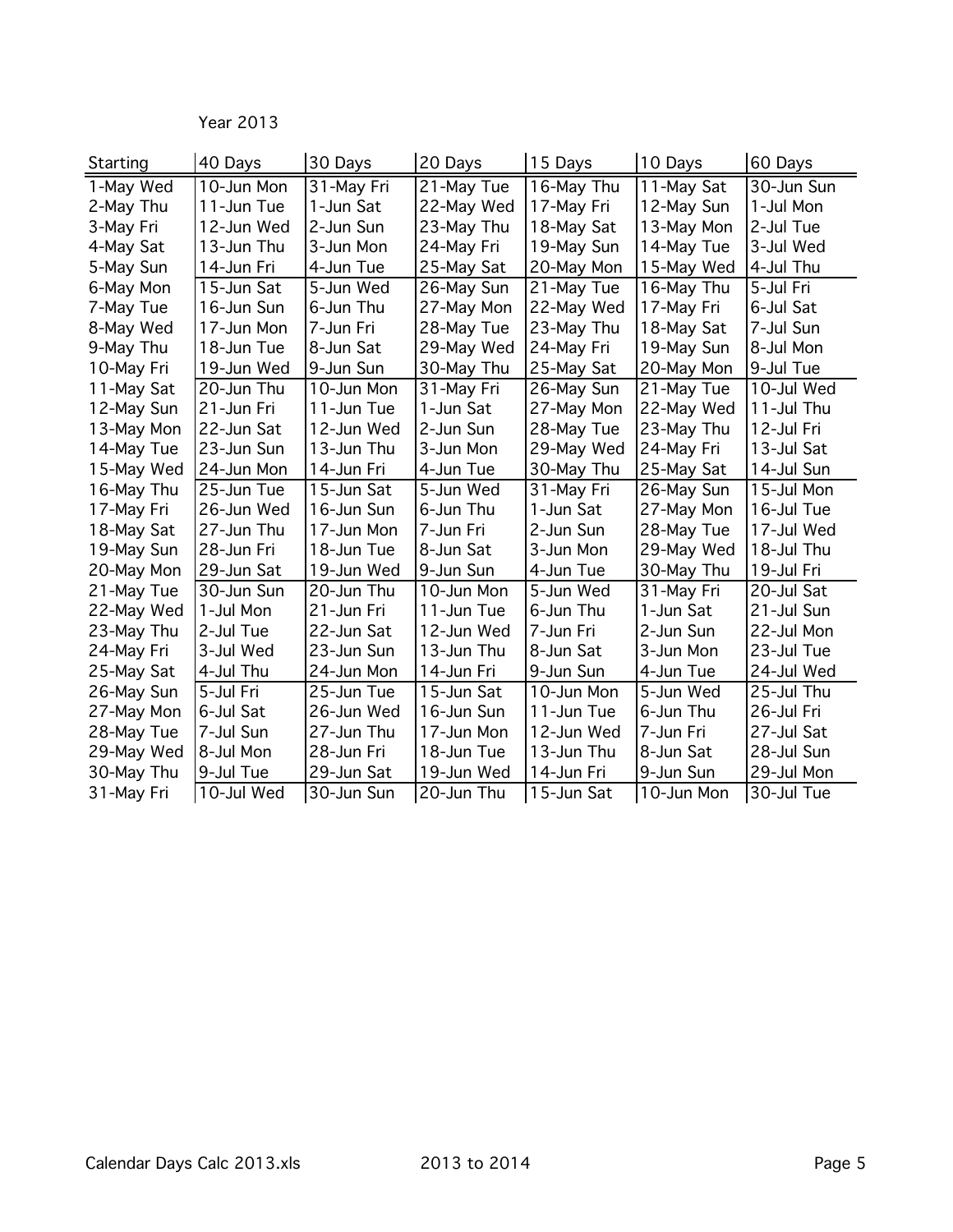| <b>Starting</b> | 40 Days    | 30 Days    | 20 Days    | 15 Days    | 10 Days    | 60 Days    |
|-----------------|------------|------------|------------|------------|------------|------------|
| 1-Jun Sat       | 11-Jul Thu | 1-Jul Mon  | 21-Jun Fri | 16-Jun Sun | 11-Jun Tue | 31-Jul Wed |
| 2-Jun Sun       | 12-Jul Fri | 2-Jul Tue  | 22-Jun Sat | 17-Jun Mon | 12-Jun Wed | 1-Aug Thu  |
| 3-Jun Mon       | 13-Jul Sat | 3-Jul Wed  | 23-Jun Sun | 18-Jun Tue | 13-Jun Thu | 2-Aug Fri  |
| 4-Jun Tue       | 14-Jul Sun | 4-Jul Thu  | 24-Jun Mon | 19-Jun Wed | 14-Jun Fri | 3-Aug Sat  |
| 5-Jun Wed       | 15-Jul Mon | 5-Jul Fri  | 25-Jun Tue | 20-Jun Thu | 15-Jun Sat | 4-Aug Sun  |
| 6-Jun Thu       | 16-Jul Tue | 6-Jul Sat  | 26-Jun Wed | 21-Jun Fri | 16-Jun Sun | 5-Aug Mon  |
| 7-Jun Fri       | 17-Jul Wed | 7-Jul Sun  | 27-Jun Thu | 22-Jun Sat | 17-Jun Mon | 6-Aug Tue  |
| 8-Jun Sat       | 18-Jul Thu | 8-Jul Mon  | 28-Jun Fri | 23-Jun Sun | 18-Jun Tue | 7-Aug Wed  |
| 9-Jun Sun       | 19-Jul Fri | 9-Jul Tue  | 29-Jun Sat | 24-Jun Mon | 19-Jun Wed | 8-Aug Thu  |
| 10-Jun Mon      | 20-Jul Sat | 10-Jul Wed | 30-Jun Sun | 25-Jun Tue | 20-Jun Thu | 9-Aug Fri  |
| 11-Jun Tue      | 21-Jul Sun | 11-Jul Thu | 1-Jul Mon  | 26-Jun Wed | 21-Jun Fri | 10-Aug Sat |
| 12-Jun Wed      | 22-Jul Mon | 12-Jul Fri | 2-Jul Tue  | 27-Jun Thu | 22-Jun Sat | 11-Aug Sun |
| 13-Jun Thu      | 23-Jul Tue | 13-Jul Sat | 3-Jul Wed  | 28-Jun Fri | 23-Jun Sun | 12-Aug Mon |
| 14-Jun Fri      | 24-Jul Wed | 14-Jul Sun | 4-Jul Thu  | 29-Jun Sat | 24-Jun Mon | 13-Aug Tue |
| 15-Jun Sat      | 25-Jul Thu | 15-Jul Mon | 5-Jul Fri  | 30-Jun Sun | 25-Jun Tue | 14-Aug Wed |
| 16-Jun Sun      | 26-Jul Fri | 16-Jul Tue | 6-Jul Sat  | 1-Jul Mon  | 26-Jun Wed | 15-Aug Thu |
| 17-Jun Mon      | 27-Jul Sat | 17-Jul Wed | 7-Jul Sun  | 2-Jul Tue  | 27-Jun Thu | 16-Aug Fri |
| 18-Jun Tue      | 28-Jul Sun | 18-Jul Thu | 8-Jul Mon  | 3-Jul Wed  | 28-Jun Fri | 17-Aug Sat |
| 19-Jun Wed      | 29-Jul Mon | 19-Jul Fri | 9-Jul Tue  | 4-Jul Thu  | 29-Jun Sat | 18-Aug Sun |
| 20-Jun Thu      | 30-Jul Tue | 20-Jul Sat | 10-Jul Wed | 5-Jul Fri  | 30-Jun Sun | 19-Aug Mon |
| 21-Jun Fri      | 31-Jul Wed | 21-Jul Sun | 11-Jul Thu | 6-Jul Sat  | 1-Jul Mon  | 20-Aug Tue |
| 22-Jun Sat      | 1-Aug Thu  | 22-Jul Mon | 12-Jul Fri | 7-Jul Sun  | 2-Jul Tue  | 21-Aug Wed |
| 23-Jun Sun      | 2-Aug Fri  | 23-Jul Tue | 13-Jul Sat | 8-Jul Mon  | 3-Jul Wed  | 22-Aug Thu |
| 24-Jun Mon      | 3-Aug Sat  | 24-Jul Wed | 14-Jul Sun | 9-Jul Tue  | 4-Jul Thu  | 23-Aug Fri |
| 25-Jun Tue      | 4-Aug Sun  | 25-Jul Thu | 15-Jul Mon | 10-Jul Wed | 5-Jul Fri  | 24-Aug Sat |
| 26-Jun Wed      | 5-Aug Mon  | 26-Jul Fri | 16-Jul Tue | 11-Jul Thu | 6-Jul Sat  | 25-Aug Sun |
| 27-Jun Thu      | 6-Aug Tue  | 27-Jul Sat | 17-Jul Wed | 12-Jul Fri | 7-Jul Sun  | 26-Aug Mon |
| 28-Jun Fri      | 7-Aug Wed  | 28-Jul Sun | 18-Jul Thu | 13-Jul Sat | 8-Jul Mon  | 27-Aug Tue |
| 29-Jun Sat      | 8-Aug Thu  | 29-Jul Mon | 19-Jul Fri | 14-Jul Sun | 9-Jul Tue  | 28-Aug Wed |
| 30-Jun Sun      | 9-Aug Fri  | 30-Jul Tue | 20-Jul Sat | 15-Jul Mon | 10-Jul Wed | 29-Aug Thu |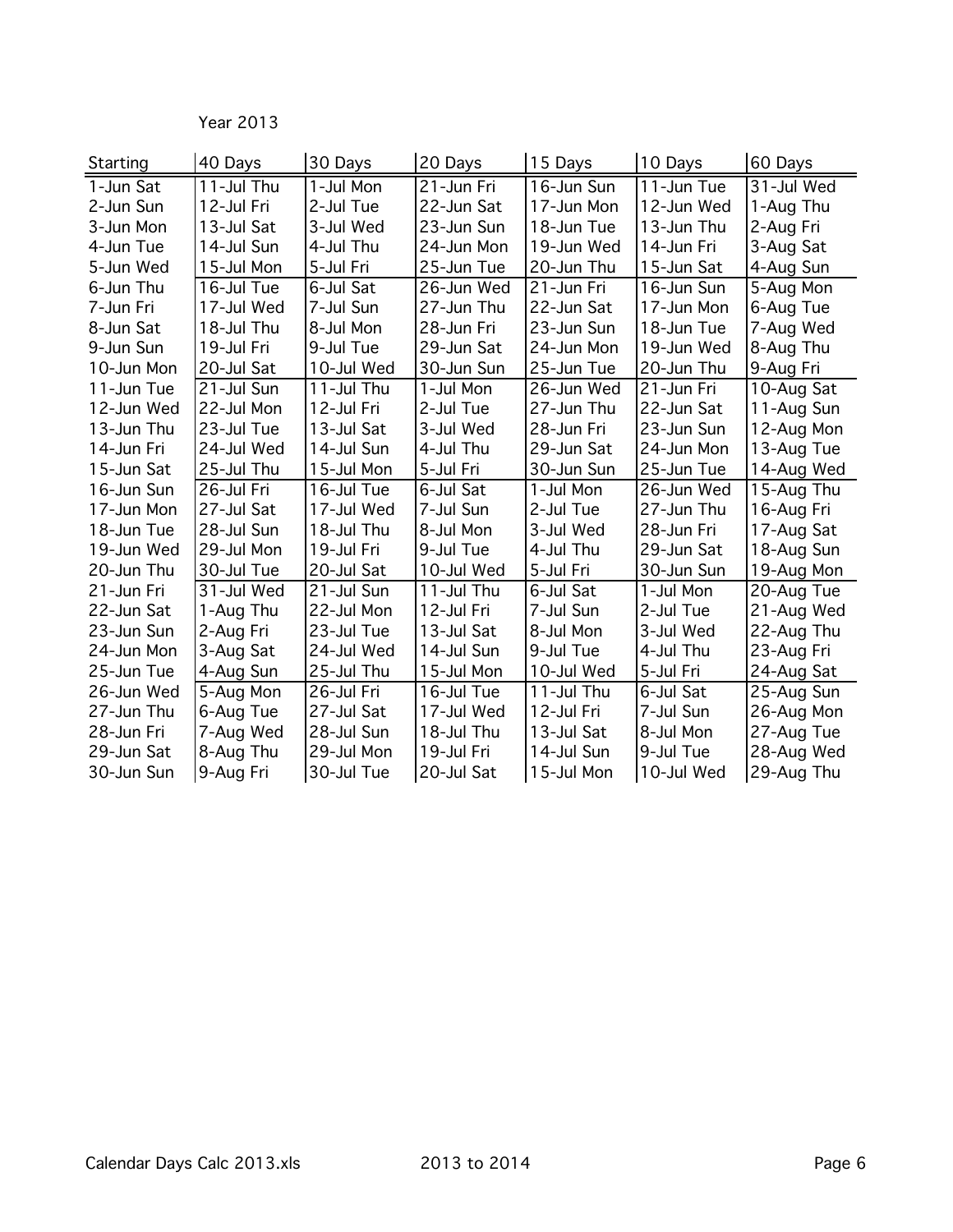Year 2013

| Starting   | 40 Days    | 30 Days    | 20 Days    | 15 Days    | 10 Days    | 60 Days    |
|------------|------------|------------|------------|------------|------------|------------|
| 1-Jul Mon  | 10-Aug Sat | 31-Jul Wed | 21-Jul Sun | 16-Jul Tue | 11-Jul Thu | 30-Aug Fri |
| 2-Jul Tue  | 11-Aug Sun | 1-Aug Thu  | 22-Jul Mon | 17-Jul Wed | 12-Jul Fri | 31-Aug Sat |
| 3-Jul Wed  | 12-Aug Mon | 2-Aug Fri  | 23-Jul Tue | 18-Jul Thu | 13-Jul Sat | 1-Sep Sun  |
| 4-Jul Thu  | 13-Aug Tue | 3-Aug Sat  | 24-Jul Wed | 19-Jul Fri | 14-Jul Sun | 2-Sep Mon  |
| 5-Jul Fri  | 14-Aug Wed | 4-Aug Sun  | 25-Jul Thu | 20-Jul Sat | 15-Jul Mon | 3-Sep Tue  |
| 6-Jul Sat  | 15-Aug Thu | 5-Aug Mon  | 26-Jul Fri | 21-Jul Sun | 16-Jul Tue | 4-Sep Wed  |
| 7-Jul Sun  | 16-Aug Fri | 6-Aug Tue  | 27-Jul Sat | 22-Jul Mon | 17-Jul Wed | 5-Sep Thu  |
| 8-Jul Mon  | 17-Aug Sat | 7-Aug Wed  | 28-Jul Sun | 23-Jul Tue | 18-Jul Thu | 6-Sep Fri  |
| 9-Jul Tue  | 18-Aug Sun | 8-Aug Thu  | 29-Jul Mon | 24-Jul Wed | 19-Jul Fri | 7-Sep Sat  |
| 10-Jul Wed | 19-Aug Mon | 9-Aug Fri  | 30-Jul Tue | 25-Jul Thu | 20-Jul Sat | 8-Sep Sun  |
| 11-Jul Thu | 20-Aug Tue | 10-Aug Sat | 31-Jul Wed | 26-Jul Fri | 21-Jul Sun | 9-Sep Mon  |
| 12-Jul Fri | 21-Aug Wed | 11-Aug Sun | 1-Aug Thu  | 27-Jul Sat | 22-Jul Mon | 10-Sep Tue |
| 13-Jul Sat | 22-Aug Thu | 12-Aug Mon | 2-Aug Fri  | 28-Jul Sun | 23-Jul Tue | 11-Sep Wed |
| 14-Jul Sun | 23-Aug Fri | 13-Aug Tue | 3-Aug Sat  | 29-Jul Mon | 24-Jul Wed | 12-Sep Thu |
| 15-Jul Mon | 24-Aug Sat | 14-Aug Wed | 4-Aug Sun  | 30-Jul Tue | 25-Jul Thu | 13-Sep Fri |
| 16-Jul Tue | 25-Aug Sun | 15-Aug Thu | 5-Aug Mon  | 31-Jul Wed | 26-Jul Fri | 14-Sep Sat |
| 17-Jul Wed | 26-Aug Mon | 16-Aug Fri | 6-Aug Tue  | 1-Aug Thu  | 27-Jul Sat | 15-Sep Sun |
| 18-Jul Thu | 27-Aug Tue | 17-Aug Sat | 7-Aug Wed  | 2-Aug Fri  | 28-Jul Sun | 16-Sep Mon |
| 19-Jul Fri | 28-Aug Wed | 18-Aug Sun | 8-Aug Thu  | 3-Aug Sat  | 29-Jul Mon | 17-Sep Tue |
| 20-Jul Sat | 29-Aug Thu | 19-Aug Mon | 9-Aug Fri  | 4-Aug Sun  | 30-Jul Tue | 18-Sep Wed |
| 21-Jul Sun | 30-Aug Fri | 20-Aug Tue | 10-Aug Sat | 5-Aug Mon  | 31-Jul Wed | 19-Sep Thu |
| 22-Jul Mon | 31-Aug Sat | 21-Aug Wed | 11-Aug Sun | 6-Aug Tue  | 1-Aug Thu  | 20-Sep Fri |
| 23-Jul Tue | 1-Sep Sun  | 22-Aug Thu | 12-Aug Mon | 7-Aug Wed  | 2-Aug Fri  | 21-Sep Sat |
| 24-Jul Wed | 2-Sep Mon  | 23-Aug Fri | 13-Aug Tue | 8-Aug Thu  | 3-Aug Sat  | 22-Sep Sun |
| 25-Jul Thu | 3-Sep Tue  | 24-Aug Sat | 14-Aug Wed | 9-Aug Fri  | 4-Aug Sun  | 23-Sep Mon |
| 26-Jul Fri | 4-Sep Wed  | 25-Aug Sun | 15-Aug Thu | 10-Aug Sat | 5-Aug Mon  | 24-Sep Tue |
| 27-Jul Sat | 5-Sep Thu  | 26-Aug Mon | 16-Aug Fri | 11-Aug Sun | 6-Aug Tue  | 25-Sep Wed |
| 28-Jul Sun | 6-Sep Fri  | 27-Aug Tue | 17-Aug Sat | 12-Aug Mon | 7-Aug Wed  | 26-Sep Thu |
| 29-Jul Mon | 7-Sep Sat  | 28-Aug Wed | 18-Aug Sun | 13-Aug Tue | 8-Aug Thu  | 27-Sep Fri |
| 30-Jul Tue | 8-Sep Sun  | 29-Aug Thu | 19-Aug Mon | 14-Aug Wed | 9-Aug Fri  | 28-Sep Sat |
| 31-Jul Wed | 9-Sep Mon  | 30-Aug Fri | 20-Aug Tue | 15-Aug Thu | 10-Aug Sat | 29-Sep Sun |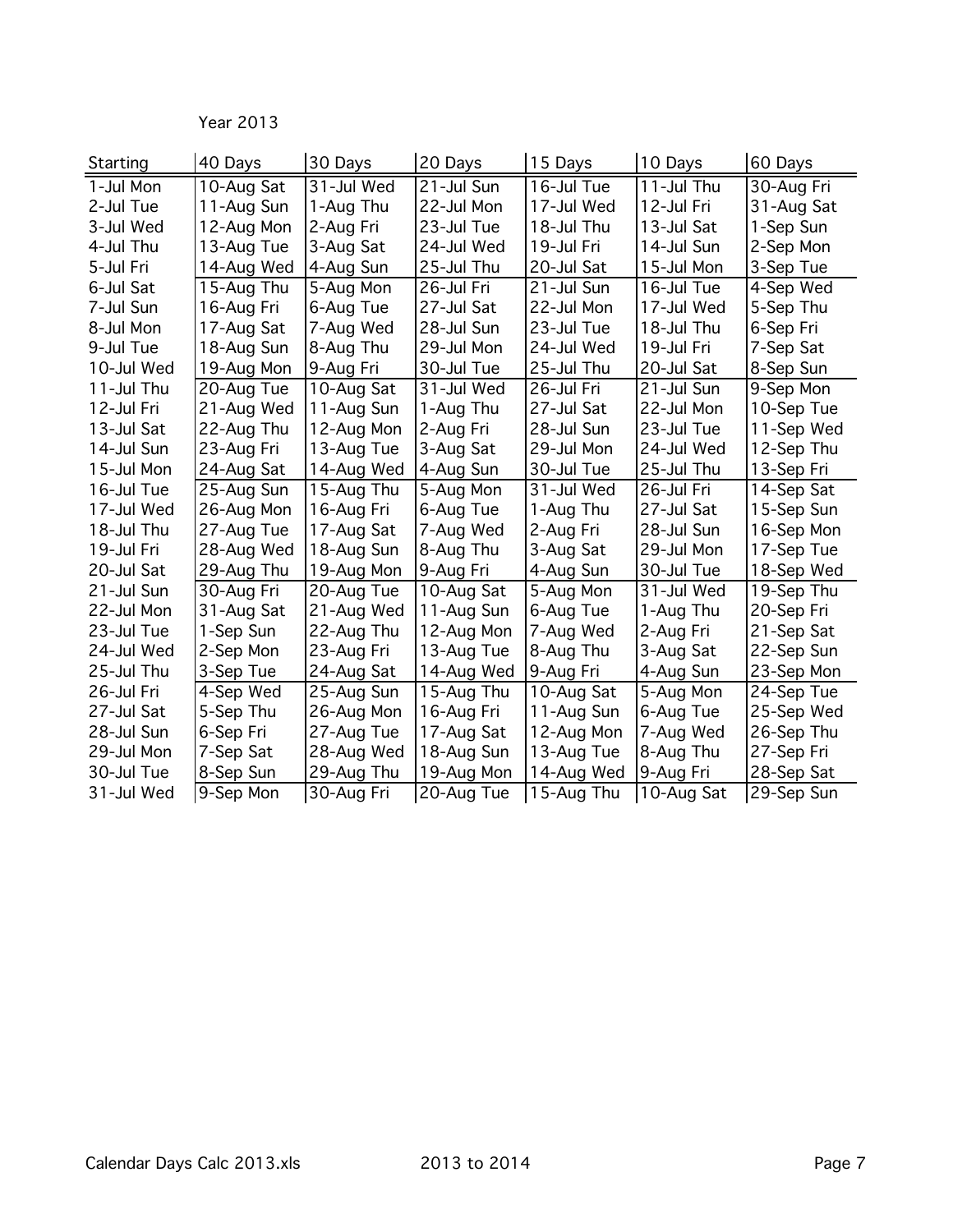| Starting   | 40 Days    | 30 Days    | 20 Days    | 15 Days    | 10 Days    | 60 Days    |
|------------|------------|------------|------------|------------|------------|------------|
| 1-Aug Thu  | 10-Sep Tue | 31-Aug Sat | 21-Aug Wed | 16-Aug Fri | 11-Aug Sun | 30-Sep Mon |
| 2-Aug Fri  | 11-Sep Wed | 1-Sep Sun  | 22-Aug Thu | 17-Aug Sat | 12-Aug Mon | 1-Oct Tue  |
| 3-Aug Sat  | 12-Sep Thu | 2-Sep Mon  | 23-Aug Fri | 18-Aug Sun | 13-Aug Tue | 2-Oct Wed  |
| 4-Aug Sun  | 13-Sep Fri | 3-Sep Tue  | 24-Aug Sat | 19-Aug Mon | 14-Aug Wed | 3-Oct Thu  |
| 5-Aug Mon  | 14-Sep Sat | 4-Sep Wed  | 25-Aug Sun | 20-Aug Tue | 15-Aug Thu | 4-Oct Fri  |
| 6-Aug Tue  | 15-Sep Sun | 5-Sep Thu  | 26-Aug Mon | 21-Aug Wed | 16-Aug Fri | 5-Oct Sat  |
| 7-Aug Wed  | 16-Sep Mon | 6-Sep Fri  | 27-Aug Tue | 22-Aug Thu | 17-Aug Sat | 6-Oct Sun  |
| 8-Aug Thu  | 17-Sep Tue | 7-Sep Sat  | 28-Aug Wed | 23-Aug Fri | 18-Aug Sun | 7-Oct Mon  |
| 9-Aug Fri  | 18-Sep Wed | 8-Sep Sun  | 29-Aug Thu | 24-Aug Sat | 19-Aug Mon | 8-Oct Tue  |
| 10-Aug Sat | 19-Sep Thu | 9-Sep Mon  | 30-Aug Fri | 25-Aug Sun | 20-Aug Tue | 9-Oct Wed  |
| 11-Aug Sun | 20-Sep Fri | 10-Sep Tue | 31-Aug Sat | 26-Aug Mon | 21-Aug Wed | 10-Oct Thu |
| 12-Aug Mon | 21-Sep Sat | 11-Sep Wed | 1-Sep Sun  | 27-Aug Tue | 22-Aug Thu | 11-Oct Fri |
| 13-Aug Tue | 22-Sep Sun | 12-Sep Thu | 2-Sep Mon  | 28-Aug Wed | 23-Aug Fri | 12-Oct Sat |
| 14-Aug Wed | 23-Sep Mon | 13-Sep Fri | 3-Sep Tue  | 29-Aug Thu | 24-Aug Sat | 13-Oct Sun |
| 15-Aug Thu | 24-Sep Tue | 14-Sep Sat | 4-Sep Wed  | 30-Aug Fri | 25-Aug Sun | 14-Oct Mon |
| 16-Aug Fri | 25-Sep Wed | 15-Sep Sun | 5-Sep Thu  | 31-Aug Sat | 26-Aug Mon | 15-Oct Tue |
| 17-Aug Sat | 26-Sep Thu | 16-Sep Mon | 6-Sep Fri  | 1-Sep Sun  | 27-Aug Tue | 16-Oct Wed |
| 18-Aug Sun | 27-Sep Fri | 17-Sep Tue | 7-Sep Sat  | 2-Sep Mon  | 28-Aug Wed | 17-Oct Thu |
| 19-Aug Mon | 28-Sep Sat | 18-Sep Wed | 8-Sep Sun  | 3-Sep Tue  | 29-Aug Thu | 18-Oct Fri |
| 20-Aug Tue | 29-Sep Sun | 19-Sep Thu | 9-Sep Mon  | 4-Sep Wed  | 30-Aug Fri | 19-Oct Sat |
| 21-Aug Wed | 30-Sep Mon | 20-Sep Fri | 10-Sep Tue | 5-Sep Thu  | 31-Aug Sat | 20-Oct Sun |
| 22-Aug Thu | 1-Oct Tue  | 21-Sep Sat | 11-Sep Wed | 6-Sep Fri  | 1-Sep Sun  | 21-Oct Mon |
| 23-Aug Fri | 2-Oct Wed  | 22-Sep Sun | 12-Sep Thu | 7-Sep Sat  | 2-Sep Mon  | 22-Oct Tue |
| 24-Aug Sat | 3-Oct Thu  | 23-Sep Mon | 13-Sep Fri | 8-Sep Sun  | 3-Sep Tue  | 23-Oct Wed |
| 25-Aug Sun | 4-Oct Fri  | 24-Sep Tue | 14-Sep Sat | 9-Sep Mon  | 4-Sep Wed  | 24-Oct Thu |
| 26-Aug Mon | 5-Oct Sat  | 25-Sep Wed | 15-Sep Sun | 10-Sep Tue | 5-Sep Thu  | 25-Oct Fri |
| 27-Aug Tue | 6-Oct Sun  | 26-Sep Thu | 16-Sep Mon | 11-Sep Wed | 6-Sep Fri  | 26-Oct Sat |
| 28-Aug Wed | 7-Oct Mon  | 27-Sep Fri | 17-Sep Tue | 12-Sep Thu | 7-Sep Sat  | 27-Oct Sun |
| 29-Aug Thu | 8-Oct Tue  | 28-Sep Sat | 18-Sep Wed | 13-Sep Fri | 8-Sep Sun  | 28-Oct Mon |
| 30-Aug Fri | 9-Oct Wed  | 29-Sep Sun | 19-Sep Thu | 14-Sep Sat | 9-Sep Mon  | 29-Oct Tue |
| 31-Aug Sat | 10-Oct Thu | 30-Sep Mon | 20-Sep Fri | 15-Sep Sun | 10-Sep Tue | 30-Oct Wed |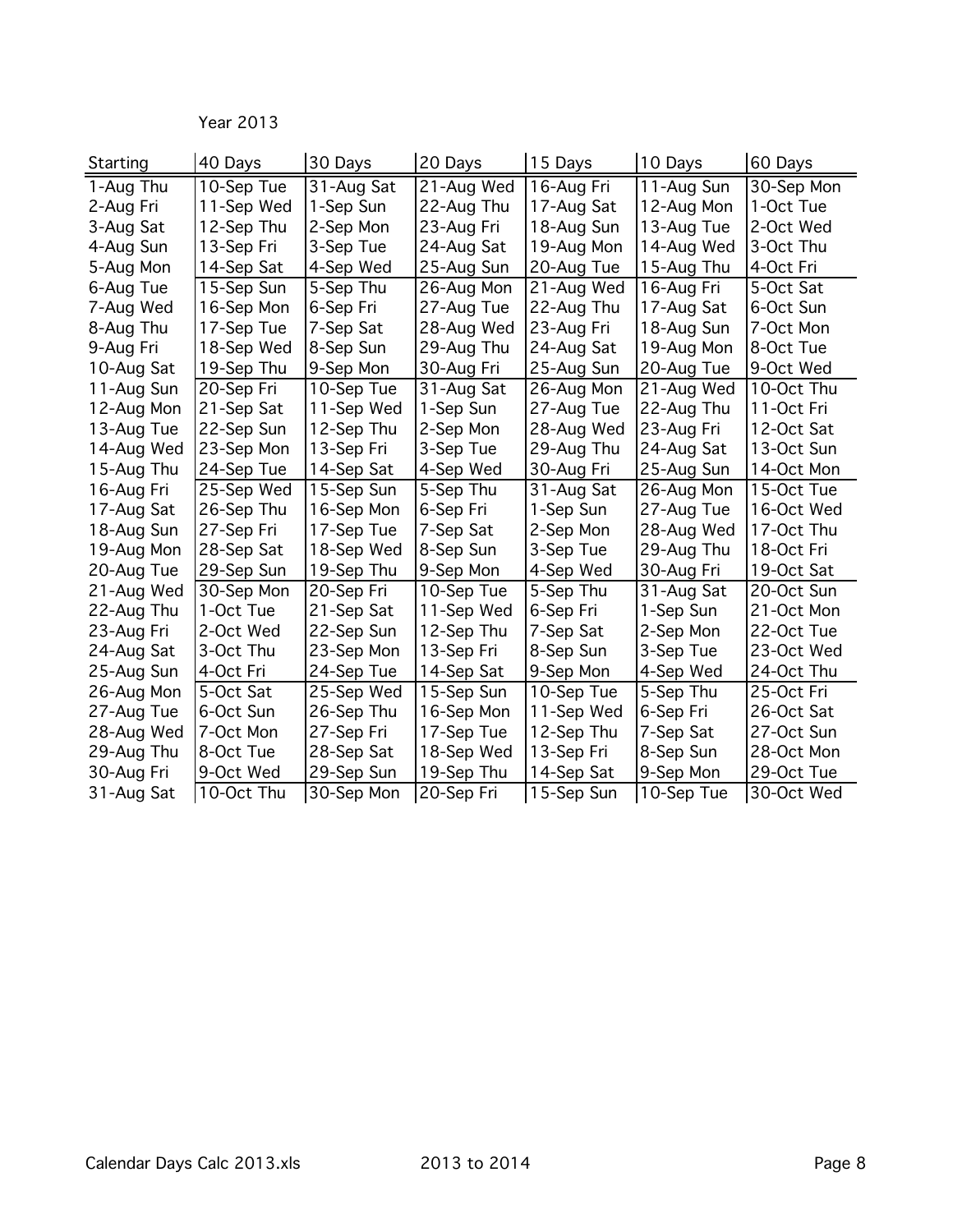| <b>Starting</b> | 40 Days    | 30 Days    | 20 Days    | 15 Days    | 10 Days    | 60 Days    |
|-----------------|------------|------------|------------|------------|------------|------------|
| 1-Sep Sun       | 11-Oct Fri | 1-Oct Tue  | 21-Sep Sat | 16-Sep Mon | 11-Sep Wed | 31-Oct Thu |
| 2-Sep Mon       | 12-Oct Sat | 2-Oct Wed  | 22-Sep Sun | 17-Sep Tue | 12-Sep Thu | 1-Nov Fri  |
| 3-Sep Tue       | 13-Oct Sun | 3-Oct Thu  | 23-Sep Mon | 18-Sep Wed | 13-Sep Fri | 2-Nov Sat  |
| 4-Sep Wed       | 14-Oct Mon | 4-Oct Fri  | 24-Sep Tue | 19-Sep Thu | 14-Sep Sat | 3-Nov Sun  |
| 5-Sep Thu       | 15-Oct Tue | 5-Oct Sat  | 25-Sep Wed | 20-Sep Fri | 15-Sep Sun | 4-Nov Mon  |
| 6-Sep Fri       | 16-Oct Wed | 6-Oct Sun  | 26-Sep Thu | 21-Sep Sat | 16-Sep Mon | 5-Nov Tue  |
| 7-Sep Sat       | 17-Oct Thu | 7-Oct Mon  | 27-Sep Fri | 22-Sep Sun | 17-Sep Tue | 6-Nov Wed  |
| 8-Sep Sun       | 18-Oct Fri | 8-Oct Tue  | 28-Sep Sat | 23-Sep Mon | 18-Sep Wed | 7-Nov Thu  |
| 9-Sep Mon       | 19-Oct Sat | 9-Oct Wed  | 29-Sep Sun | 24-Sep Tue | 19-Sep Thu | 8-Nov Fri  |
| 10-Sep Tue      | 20-Oct Sun | 10-Oct Thu | 30-Sep Mon | 25-Sep Wed | 20-Sep Fri | 9-Nov Sat  |
| 11-Sep Wed      | 21-Oct Mon | 11-Oct Fri | 1-Oct Tue  | 26-Sep Thu | 21-Sep Sat | 10-Nov Sun |
| 12-Sep Thu      | 22-Oct Tue | 12-Oct Sat | 2-Oct Wed  | 27-Sep Fri | 22-Sep Sun | 11-Nov Mon |
| 13-Sep Fri      | 23-Oct Wed | 13-Oct Sun | 3-Oct Thu  | 28-Sep Sat | 23-Sep Mon | 12-Nov Tue |
| 14-Sep Sat      | 24-Oct Thu | 14-Oct Mon | 4-Oct Fri  | 29-Sep Sun | 24-Sep Tue | 13-Nov Wed |
| 15-Sep Sun      | 25-Oct Fri | 15-Oct Tue | 5-Oct Sat  | 30-Sep Mon | 25-Sep Wed | 14-Nov Thu |
| 16-Sep Mon      | 26-Oct Sat | 16-Oct Wed | 6-Oct Sun  | 1-Oct Tue  | 26-Sep Thu | 15-Nov Fri |
| 17-Sep Tue      | 27-Oct Sun | 17-Oct Thu | 7-Oct Mon  | 2-Oct Wed  | 27-Sep Fri | 16-Nov Sat |
| 18-Sep Wed      | 28-Oct Mon | 18-Oct Fri | 8-Oct Tue  | 3-Oct Thu  | 28-Sep Sat | 17-Nov Sun |
| 19-Sep Thu      | 29-Oct Tue | 19-Oct Sat | 9-Oct Wed  | 4-Oct Fri  | 29-Sep Sun | 18-Nov Mon |
| 20-Sep Fri      | 30-Oct Wed | 20-Oct Sun | 10-Oct Thu | 5-Oct Sat  | 30-Sep Mon | 19-Nov Tue |
| 21-Sep Sat      | 31-Oct Thu | 21-Oct Mon | 11-Oct Fri | 6-Oct Sun  | 1-Oct Tue  | 20-Nov Wed |
| 22-Sep Sun      | 1-Nov Fri  | 22-Oct Tue | 12-Oct Sat | 7-Oct Mon  | 2-Oct Wed  | 21-Nov Thu |
| 23-Sep Mon      | 2-Nov Sat  | 23-Oct Wed | 13-Oct Sun | 8-Oct Tue  | 3-Oct Thu  | 22-Nov Fri |
| 24-Sep Tue      | 3-Nov Sun  | 24-Oct Thu | 14-Oct Mon | 9-Oct Wed  | 4-Oct Fri  | 23-Nov Sat |
| 25-Sep Wed      | 4-Nov Mon  | 25-Oct Fri | 15-Oct Tue | 10-Oct Thu | 5-Oct Sat  | 24-Nov Sun |
| 26-Sep Thu      | 5-Nov Tue  | 26-Oct Sat | 16-Oct Wed | 11-Oct Fri | 6-Oct Sun  | 25-Nov Mon |
| 27-Sep Fri      | 6-Nov Wed  | 27-Oct Sun | 17-Oct Thu | 12-Oct Sat | 7-Oct Mon  | 26-Nov Tue |
| 28-Sep Sat      | 7-Nov Thu  | 28-Oct Mon | 18-Oct Fri | 13-Oct Sun | 8-Oct Tue  | 27-Nov Wed |
| 29-Sep Sun      | 8-Nov Fri  | 29-Oct Tue | 19-Oct Sat | 14-Oct Mon | 9-Oct Wed  | 28-Nov Thu |
| 30-Sep Mon      | 9-Nov Sat  | 30-Oct Wed | 20-Oct Sun | 15-Oct Tue | 10-Oct Thu | 29-Nov Fri |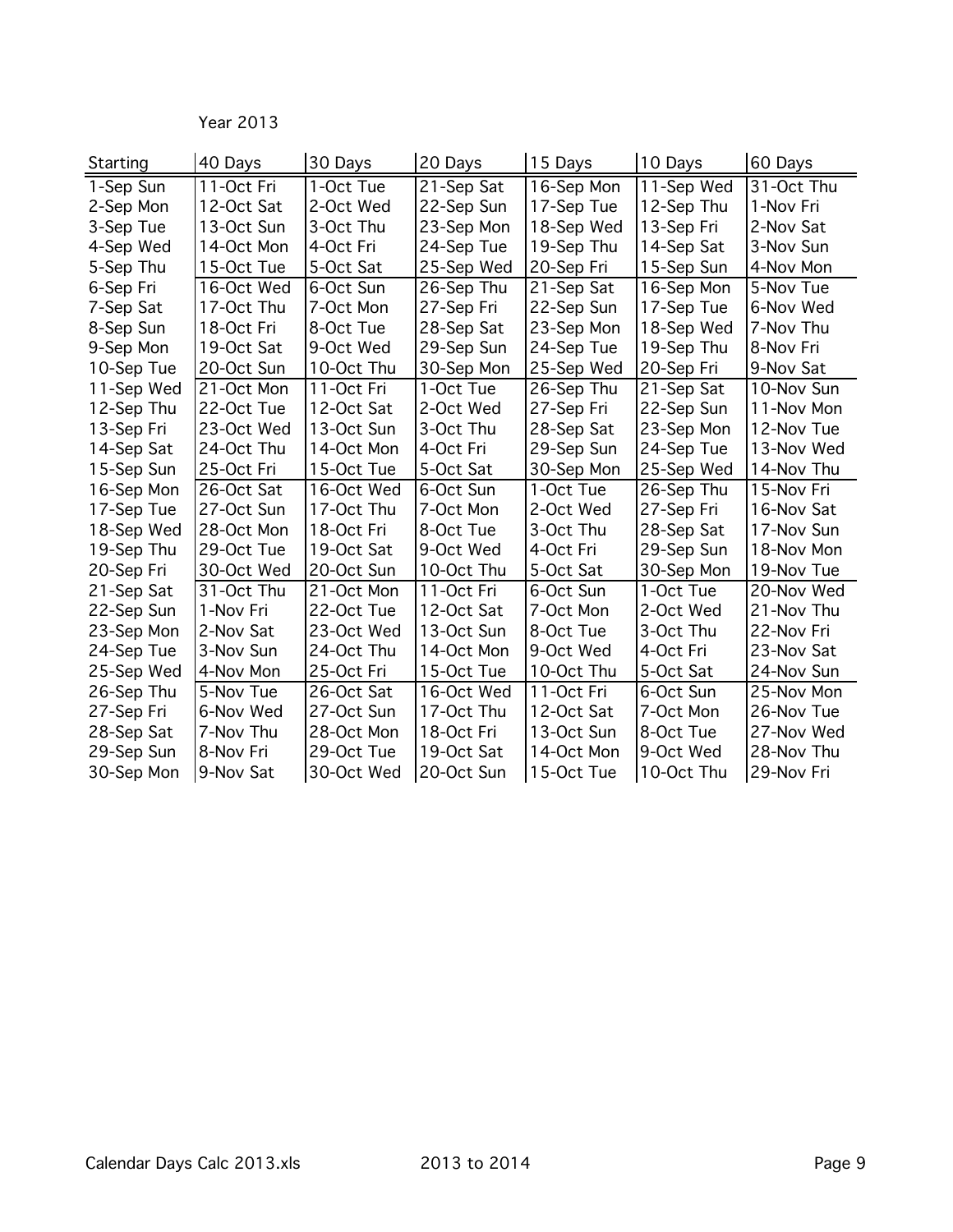| Year 2013 |  |
|-----------|--|
|           |  |

| Starting   | 40 Days    | 30 Days    | 20 Days    | 15 Days    | 10 Days    | 60 Days    |
|------------|------------|------------|------------|------------|------------|------------|
| 1-Oct Tue  | 10-Nov Sun | 31-Oct Thu | 21-Oct Mon | 16-Oct Wed | 11-Oct Fri | 30-Nov Sat |
| 2-Oct Wed  | 11-Nov Mon | 1-Nov Fri  | 22-Oct Tue | 17-Oct Thu | 12-Oct Sat | 1-Dec Sun  |
| 3-Oct Thu  | 12-Nov Tue | 2-Nov Sat  | 23-Oct Wed | 18-Oct Fri | 13-Oct Sun | 2-Dec Mon  |
| 4-Oct Fri  | 13-Nov Wed | 3-Nov Sun  | 24-Oct Thu | 19-Oct Sat | 14-Oct Mon | 3-Dec Tue  |
| 5-Oct Sat  | 14-Nov Thu | 4-Nov Mon  | 25-Oct Fri | 20-Oct Sun | 15-Oct Tue | 4-Dec Wed  |
| 6-Oct Sun  | 15-Nov Fri | 5-Nov Tue  | 26-Oct Sat | 21-Oct Mon | 16-Oct Wed | 5-Dec Thu  |
| 7-Oct Mon  | 16-Nov Sat | 6-Nov Wed  | 27-Oct Sun | 22-Oct Tue | 17-Oct Thu | 6-Dec Fri  |
| 8-Oct Tue  | 17-Nov Sun | 7-Nov Thu  | 28-Oct Mon | 23-Oct Wed | 18-Oct Fri | 7-Dec Sat  |
| 9-Oct Wed  | 18-Nov Mon | 8-Nov Fri  | 29-Oct Tue | 24-Oct Thu | 19-Oct Sat | 8-Dec Sun  |
| 10-Oct Thu | 19-Nov Tue | 9-Nov Sat  | 30-Oct Wed | 25-Oct Fri | 20-Oct Sun | 9-Dec Mon  |
| 11-Oct Fri | 20-Nov Wed | 10-Nov Sun | 31-Oct Thu | 26-Oct Sat | 21-Oct Mon | 10-Dec Tue |
| 12-Oct Sat | 21-Nov Thu | 11-Nov Mon | 1-Nov Fri  | 27-Oct Sun | 22-Oct Tue | 11-Dec Wed |
| 13-Oct Sun | 22-Nov Fri | 12-Nov Tue | 2-Nov Sat  | 28-Oct Mon | 23-Oct Wed | 12-Dec Thu |
| 14-Oct Mon | 23-Nov Sat | 13-Nov Wed | 3-Nov Sun  | 29-Oct Tue | 24-Oct Thu | 13-Dec Fri |
| 15-Oct Tue | 24-Nov Sun | 14-Nov Thu | 4-Nov Mon  | 30-Oct Wed | 25-Oct Fri | 14-Dec Sat |
| 16-Oct Wed | 25-Nov Mon | 15-Nov Fri | 5-Nov Tue  | 31-Oct Thu | 26-Oct Sat | 15-Dec Sun |
| 17-Oct Thu | 26-Nov Tue | 16-Nov Sat | 6-Nov Wed  | 1-Nov Fri  | 27-Oct Sun | 16-Dec Mon |
| 18-Oct Fri | 27-Nov Wed | 17-Nov Sun | 7-Nov Thu  | 2-Nov Sat  | 28-Oct Mon | 17-Dec Tue |
| 19-Oct Sat | 28-Nov Thu | 18-Nov Mon | 8-Nov Fri  | 3-Nov Sun  | 29-Oct Tue | 18-Dec Wed |
| 20-Oct Sun | 29-Nov Fri | 19-Nov Tue | 9-Nov Sat  | 4-Nov Mon  | 30-Oct Wed | 19-Dec Thu |
| 21-Oct Mon | 30-Nov Sat | 20-Nov Wed | 10-Nov Sun | 5-Nov Tue  | 31-Oct Thu | 20-Dec Fri |
| 22-Oct Tue | 1-Dec Sun  | 21-Nov Thu | 11-Nov Mon | 6-Nov Wed  | 1-Nov Fri  | 21-Dec Sat |
| 23-Oct Wed | 2-Dec Mon  | 22-Nov Fri | 12-Nov Tue | 7-Nov Thu  | 2-Nov Sat  | 22-Dec Sun |
| 24-Oct Thu | 3-Dec Tue  | 23-Nov Sat | 13-Nov Wed | 8-Nov Fri  | 3-Nov Sun  | 23-Dec Mon |
| 25-Oct Fri | 4-Dec Wed  | 24-Nov Sun | 14-Nov Thu | 9-Nov Sat  | 4-Nov Mon  | 24-Dec Tue |
| 26-Oct Sat | 5-Dec Thu  | 25-Nov Mon | 15-Nov Fri | 10-Nov Sun | 5-Nov Tue  | 25-Dec Wed |
| 27-Oct Sun | 6-Dec Fri  | 26-Nov Tue | 16-Nov Sat | 11-Nov Mon | 6-Nov Wed  | 26-Dec Thu |
| 28-Oct Mon | 7-Dec Sat  | 27-Nov Wed | 17-Nov Sun | 12-Nov Tue | 7-Nov Thu  | 27-Dec Fri |
| 29-Oct Tue | 8-Dec Sun  | 28-Nov Thu | 18-Nov Mon | 13-Nov Wed | 8-Nov Fri  | 28-Dec Sat |
| 30-Oct Wed | 9-Dec Mon  | 29-Nov Fri | 19-Nov Tue | 14-Nov Thu | 9-Nov Sat  | 29-Dec Sun |
| 31-Oct Thu | 10-Dec Tue | 30-Nov Sat | 20-Nov Wed | 15-Nov Fri | 10-Nov Sun | 30-Dec Mon |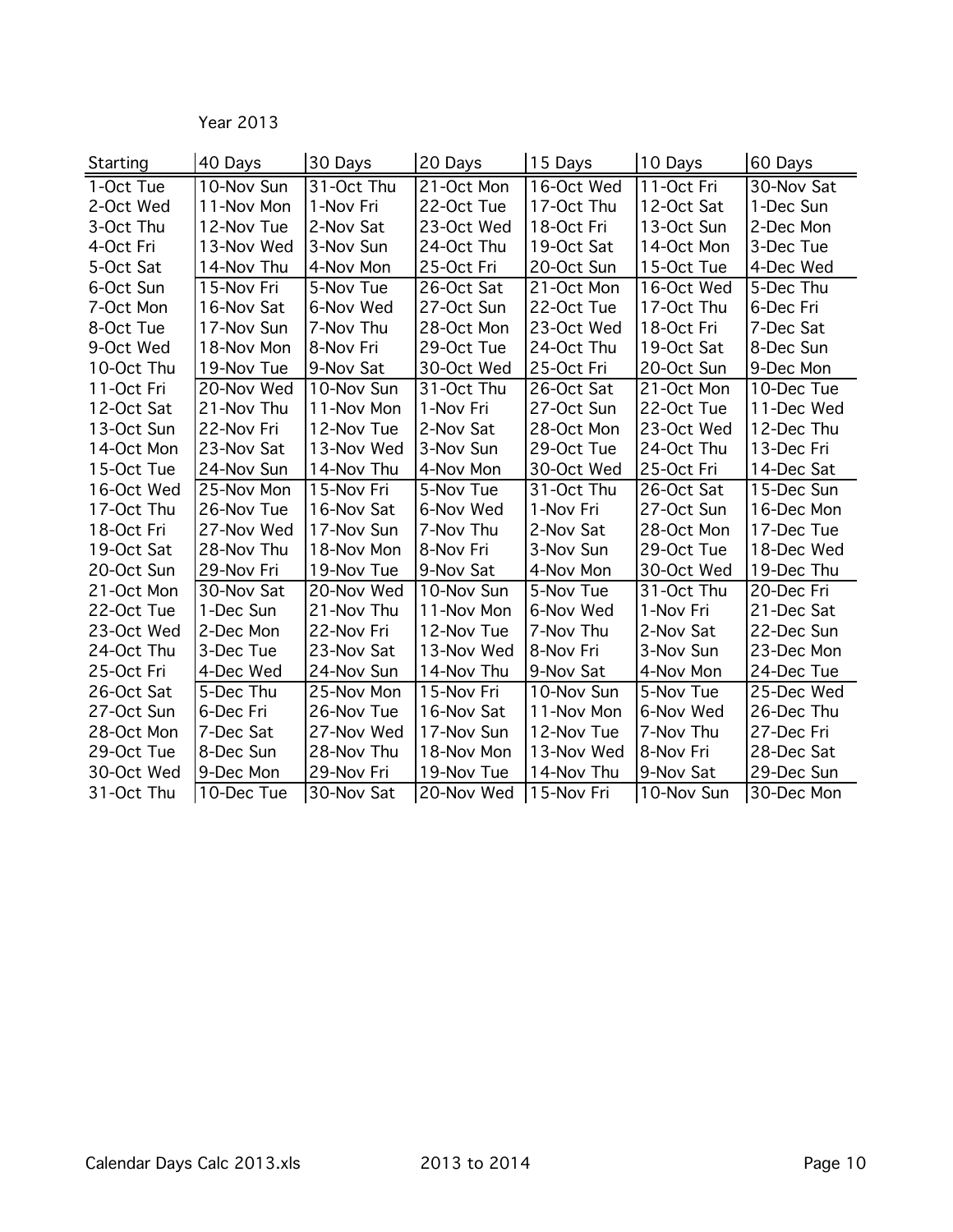Year 2013-2014

| <b>Starting</b> | 40 Days    | 30 Days    | 20 Days    | 15 Days    | 10 Days    | 60 Days    |
|-----------------|------------|------------|------------|------------|------------|------------|
| 1-Nov Fri       | 11-Dec Wed | 1-Dec Sun  | 21-Nov Thu | 16-Nov Sat | 11-Nov Mon | 31-Dec Tue |
| 2-Nov Sat       | 12-Dec Thu | 2-Dec Mon  | 22-Nov Fri | 17-Nov Sun | 12-Nov Tue | 1-Jan Wed  |
| 3-Nov Sun       | 13-Dec Fri | 3-Dec Tue  | 23-Nov Sat | 18-Nov Mon | 13-Nov Wed | 2-Jan Thu  |
| 4-Nov Mon       | 14-Dec Sat | 4-Dec Wed  | 24-Nov Sun | 19-Nov Tue | 14-Nov Thu | 3-Jan Fri  |
| 5-Nov Tue       | 15-Dec Sun | 5-Dec Thu  | 25-Nov Mon | 20-Nov Wed | 15-Nov Fri | 4-Jan Sat  |
| 6-Nov Wed       | 16-Dec Mon | 6-Dec Fri  | 26-Nov Tue | 21-Nov Thu | 16-Nov Sat | 5-Jan Sun  |
| 7-Nov Thu       | 17-Dec Tue | 7-Dec Sat  | 27-Nov Wed | 22-Nov Fri | 17-Nov Sun | 6-Jan Mon  |
| 8-Nov Fri       | 18-Dec Wed | 8-Dec Sun  | 28-Nov Thu | 23-Nov Sat | 18-Nov Mon | 7-Jan Tue  |
| 9-Nov Sat       | 19-Dec Thu | 9-Dec Mon  | 29-Nov Fri | 24-Nov Sun | 19-Nov Tue | 8-Jan Wed  |
| 10-Nov Sun      | 20-Dec Fri | 10-Dec Tue | 30-Nov Sat | 25-Nov Mon | 20-Nov Wed | 9-Jan Thu  |
| 11-Nov Mon      | 21-Dec Sat | 11-Dec Wed | 1-Dec Sun  | 26-Nov Tue | 21-Nov Thu | 10-Jan Fri |
| 12-Nov Tue      | 22-Dec Sun | 12-Dec Thu | 2-Dec Mon  | 27-Nov Wed | 22-Nov Fri | 11-Jan Sat |
| 13-Nov Wed      | 23-Dec Mon | 13-Dec Fri | 3-Dec Tue  | 28-Nov Thu | 23-Nov Sat | 12-Jan Sun |
| 14-Nov Thu      | 24-Dec Tue | 14-Dec Sat | 4-Dec Wed  | 29-Nov Fri | 24-Nov Sun | 13-Jan Mon |
| 15-Nov Fri      | 25-Dec Wed | 15-Dec Sun | 5-Dec Thu  | 30-Nov Sat | 25-Nov Mon | 14-Jan Tue |
| 16-Nov Sat      | 26-Dec Thu | 16-Dec Mon | 6-Dec Fri  | 1-Dec Sun  | 26-Nov Tue | 15-Jan Wed |
| 17-Nov Sun      | 27-Dec Fri | 17-Dec Tue | 7-Dec Sat  | 2-Dec Mon  | 27-Nov Wed | 16-Jan Thu |
| 18-Nov Mon      | 28-Dec Sat | 18-Dec Wed | 8-Dec Sun  | 3-Dec Tue  | 28-Nov Thu | 17-Jan Fri |
| 19-Nov Tue      | 29-Dec Sun | 19-Dec Thu | 9-Dec Mon  | 4-Dec Wed  | 29-Nov Fri | 18-Jan Sat |
| 20-Nov Wed      | 30-Dec Mon | 20-Dec Fri | 10-Dec Tue | 5-Dec Thu  | 30-Nov Sat | 19-Jan Sun |
| 21-Nov Thu      | 31-Dec Tue | 21-Dec Sat | 11-Dec Wed | 6-Dec Fri  | 1-Dec Sun  | 20-Jan Mon |
| 22-Nov Fri      | 1-Jan Wed  | 22-Dec Sun | 12-Dec Thu | 7-Dec Sat  | 2-Dec Mon  | 21-Jan Tue |
| 23-Nov Sat      | 2-Jan Thu  | 23-Dec Mon | 13-Dec Fri | 8-Dec Sun  | 3-Dec Tue  | 22-Jan Wed |
| 24-Nov Sun      | 3-Jan Fri  | 24-Dec Tue | 14-Dec Sat | 9-Dec Mon  | 4-Dec Wed  | 23-Jan Thu |
| 25-Nov Mon      | 4-Jan Sat  | 25-Dec Wed | 15-Dec Sun | 10-Dec Tue | 5-Dec Thu  | 24-Jan Fri |
| 26-Nov Tue      | 5-Jan Sun  | 26-Dec Thu | 16-Dec Mon | 11-Dec Wed | 6-Dec Fri  | 25-Jan Sat |
| 27-Nov Wed      | 6-Jan Mon  | 27-Dec Fri | 17-Dec Tue | 12-Dec Thu | 7-Dec Sat  | 26-Jan Sun |
| 28-Nov Thu      | 7-Jan Tue  | 28-Dec Sat | 18-Dec Wed | 13-Dec Fri | 8-Dec Sun  | 27-Jan Mon |
| 29-Nov Fri      | 8-Jan Wed  | 29-Dec Sun | 19-Dec Thu | 14-Dec Sat | 9-Dec Mon  | 28-Jan Tue |
| 30-Nov Sat      | 9-Jan Thu  | 30-Dec Mon | 20-Dec Fri | 15-Dec Sun | 10-Dec Tue | 29-Jan Wed |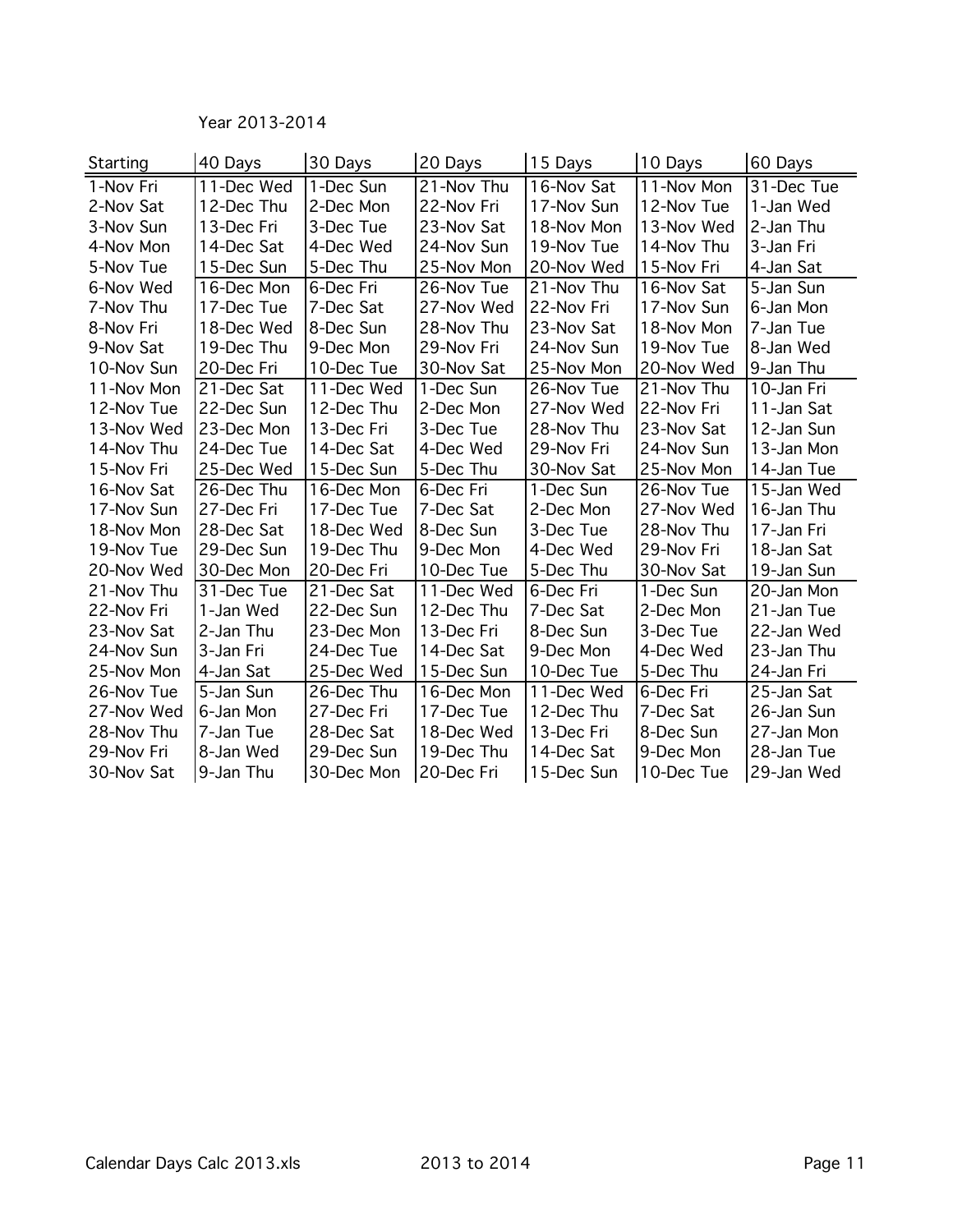Year 2013-2014

| Starting   | 40 Days    | 30 Days    | 20 Days    | 15 Days    | 10 Days    | 60 Days    |
|------------|------------|------------|------------|------------|------------|------------|
| 1-Dec Sun  | 10-Jan Fri | 31-Dec Tue | 21-Dec Sat | 16-Dec Mon | 11-Dec Wed | 30-Jan Thu |
| 2-Dec Mon  | 11-Jan Sat | 1-Jan Wed  | 22-Dec Sun | 17-Dec Tue | 12-Dec Thu | 31-Jan Fri |
| 3-Dec Tue  | 12-Jan Sun | 2-Jan Thu  | 23-Dec Mon | 18-Dec Wed | 13-Dec Fri | 1-Feb Sat  |
| 4-Dec Wed  | 13-Jan Mon | 3-Jan Fri  | 24-Dec Tue | 19-Dec Thu | 14-Dec Sat | 2-Feb Sun  |
| 5-Dec Thu  | 14-Jan Tue | 4-Jan Sat  | 25-Dec Wed | 20-Dec Fri | 15-Dec Sun | 3-Feb Mon  |
| 6-Dec Fri  | 15-Jan Wed | 5-Jan Sun  | 26-Dec Thu | 21-Dec Sat | 16-Dec Mon | 4-Feb Tue  |
| 7-Dec Sat  | 16-Jan Thu | 6-Jan Mon  | 27-Dec Fri | 22-Dec Sun | 17-Dec Tue | 5-Feb Wed  |
| 8-Dec Sun  | 17-Jan Fri | 7-Jan Tue  | 28-Dec Sat | 23-Dec Mon | 18-Dec Wed | 6-Feb Thu  |
| 9-Dec Mon  | 18-Jan Sat | 8-Jan Wed  | 29-Dec Sun | 24-Dec Tue | 19-Dec Thu | 7-Feb Fri  |
| 10-Dec Tue | 19-Jan Sun | 9-Jan Thu  | 30-Dec Mon | 25-Dec Wed | 20-Dec Fri | 8-Feb Sat  |
| 11-Dec Wed | 20-Jan Mon | 10-Jan Fri | 31-Dec Tue | 26-Dec Thu | 21-Dec Sat | 9-Feb Sun  |
| 12-Dec Thu | 21-Jan Tue | 11-Jan Sat | 1-Jan Wed  | 27-Dec Fri | 22-Dec Sun | 10-Feb Mon |
| 13-Dec Fri | 22-Jan Wed | 12-Jan Sun | 2-Jan Thu  | 28-Dec Sat | 23-Dec Mon | 11-Feb Tue |
| 14-Dec Sat | 23-Jan Thu | 13-Jan Mon | 3-Jan Fri  | 29-Dec Sun | 24-Dec Tue | 12-Feb Wed |
| 15-Dec Sun | 24-Jan Fri | 14-Jan Tue | 4-Jan Sat  | 30-Dec Mon | 25-Dec Wed | 13-Feb Thu |
| 16-Dec Mon | 25-Jan Sat | 15-Jan Wed | 5-Jan Sun  | 31-Dec Tue | 26-Dec Thu | 14-Feb Fri |
| 17-Dec Tue | 26-Jan Sun | 16-Jan Thu | 6-Jan Mon  | 1-Jan Wed  | 27-Dec Fri | 15-Feb Sat |
| 18-Dec Wed | 27-Jan Mon | 17-Jan Fri | 7-Jan Tue  | 2-Jan Thu  | 28-Dec Sat | 16-Feb Sun |
| 19-Dec Thu | 28-Jan Tue | 18-Jan Sat | 8-Jan Wed  | 3-Jan Fri  | 29-Dec Sun | 17-Feb Mon |
| 20-Dec Fri | 29-Jan Wed | 19-Jan Sun | 9-Jan Thu  | 4-Jan Sat  | 30-Dec Mon | 18-Feb Tue |
| 21-Dec Sat | 30-Jan Thu | 20-Jan Mon | 10-Jan Fri | 5-Jan Sun  | 31-Dec Tue | 19-Feb Wed |
| 22-Dec Sun | 31-Jan Fri | 21-Jan Tue | 11-Jan Sat | 6-Jan Mon  | 1-Jan Wed  | 20-Feb Thu |
| 23-Dec Mon | 1-Feb Sat  | 22-Jan Wed | 12-Jan Sun | 7-Jan Tue  | 2-Jan Thu  | 21-Feb Fri |
| 24-Dec Tue | 2-Feb Sun  | 23-Jan Thu | 13-Jan Mon | 8-Jan Wed  | 3-Jan Fri  | 22-Feb Sat |
| 25-Dec Wed | 3-Feb Mon  | 24-Jan Fri | 14-Jan Tue | 9-Jan Thu  | 4-Jan Sat  | 23-Feb Sun |
| 26-Dec Thu | 4-Feb Tue  | 25-Jan Sat | 15-Jan Wed | 10-Jan Fri | 5-Jan Sun  | 24-Feb Mon |
| 27-Dec Fri | 5-Feb Wed  | 26-Jan Sun | 16-Jan Thu | 11-Jan Sat | 6-Jan Mon  | 25-Feb Tue |
| 28-Dec Sat | 6-Feb Thu  | 27-Jan Mon | 17-Jan Fri | 12-Jan Sun | 7-Jan Tue  | 26-Feb Wed |
| 29-Dec Sun | 7-Feb Fri  | 28-Jan Tue | 18-Jan Sat | 13-Jan Mon | 8-Jan Wed  | 27-Feb Thu |
| 30-Dec Mon | 8-Feb Sat  | 29-Jan Wed | 19-Jan Sun | 14-Jan Tue | 9-Jan Thu  | 28-Feb Fri |
| 31-Dec Tue | 9-Feb Sun  | 30-Jan Thu | 20-Jan Mon | 15-Jan Wed | 10-Jan Fri | 1-Mar Sat  |